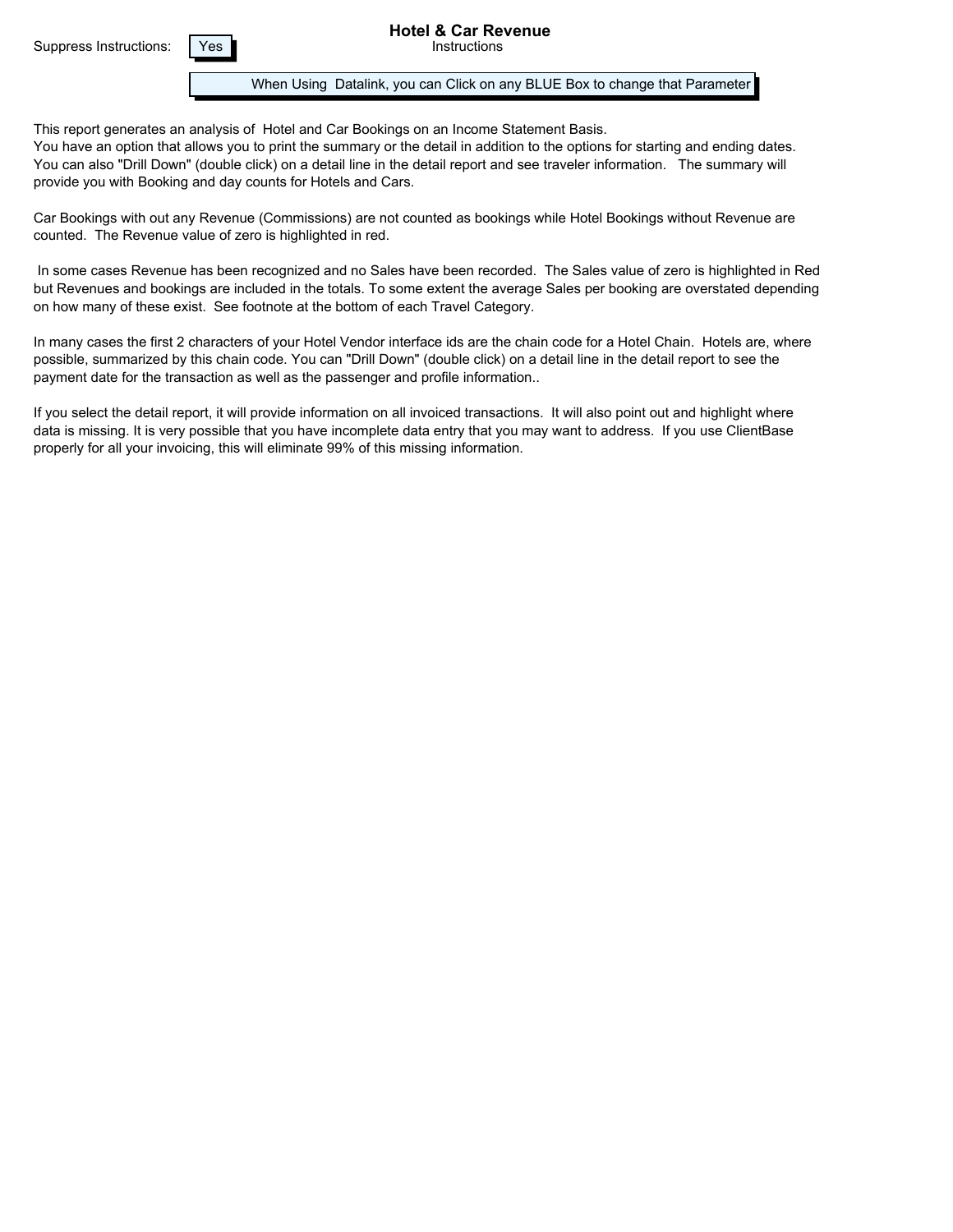## 06/19/16 **101/16 <b>Car Revenue Hotel & Car Revenue Car Revenue Prom: 101/01/16**

To:

**Detail View 100 129/16** To: 101/29/16

| Issue<br>Date                                            | Invoice<br>Number                                       | Vendor<br>Name                                                                                                                                                     | Depart<br>Date                                                                                        | Return<br>Date | ResCard City<br>#                         | Code Bkgs                              | #                                                                 |                    | Per Bkng<br>Sales Rev | Daily<br>Rate                                  | No. Of<br>Days                                                      | Total<br><b>Sales</b>                                        | Revenue                                            | Yield |
|----------------------------------------------------------|---------------------------------------------------------|--------------------------------------------------------------------------------------------------------------------------------------------------------------------|-------------------------------------------------------------------------------------------------------|----------------|-------------------------------------------|----------------------------------------|-------------------------------------------------------------------|--------------------|-----------------------|------------------------------------------------|---------------------------------------------------------------------|--------------------------------------------------------------|----------------------------------------------------|-------|
| 01/06/16<br><b>Cancun Property</b>                       |                                                         | 55097 Cancun Property                                                                                                                                              | 06/19/16 06/23/16                                                                                     |                | 47718                                     |                                        | $\mathbf{1}$<br>$\mathbf{1}$                                      | 35,600.00 5,400.00 |                       | 8,900.00                                       | 4<br>4                                                              | 35,600.00<br>35,600.00                                       | 5,400.00<br>5,400.00 15.2%                         |       |
| 07/08/15<br>12/14/15                                     | RZ RITZ CARLTON HOTELS                                  | 433816 Ritz-Carlton Sarasota<br>434535 Ritz Carlton South Beach                                                                                                    | 12/26/15 01/02/16<br>12/15/15 12/17/15                                                                |                |                                           | <b>SRQ</b><br>MIA                      | $\mathbf{1}$<br>$\mathbf{1}$<br>$\overline{c}$                    | 2,600.50           | 260.05                | 649.00<br>329.00                               | 7<br>2<br>9                                                         | 4,543.00<br>658.00<br>5,201.00                               | 454.30<br>65.80<br>520.10 10.0%                    |       |
| 09/16/15<br>11/05/15<br><b>Hotel Rewards</b>             |                                                         | 54294 Hotel Rewards<br>54667 Hotel Rewards                                                                                                                         | 10/30/15 11/03/15<br>11/11/15 11/15/15                                                                |                | 47141<br>47695                            |                                        | 1<br>$\mathbf{1}$<br>$\overline{2}$                               | 1,608.44           | 130.25                | 212.15<br>592.07                               | 4<br>4<br>8                                                         | 848.60<br>2,368.28<br>3,216.88                               | 74.90<br>185.60<br>260.50                          | 8.1%  |
| 12/11/15<br>12/11/15                                     | XV SPRINGHILL SUITES                                    | 434531 Springhill Stes Glend Marric 12/30/15 01/02/16<br>434531 Springhill Stes Glend Marric 12/30/15 01/02/16                                                     |                                                                                                       |                |                                           | <b>PHX</b><br><b>PHX</b>               | $\mathbf{1}$<br>$\mathbf{1}$<br>$\overline{c}$                    | 627.00             | 70.96                 | 209.00<br>209.00                               | 3<br>3<br>6                                                         | 627.00<br>627.00<br>1,254.00                                 | 70.96<br>70.96<br>141.92 11.3%                     |       |
| 11/04/15<br>11/04/15                                     | LM LEXINGTON SERVICES                                   | 434369 Inn At The Forks<br>434370 Inn At The Forks                                                                                                                 | 11/22/15 11/24/15<br>11/22/15 11/24/15                                                                |                |                                           | <b>YWG</b><br><b>YWG</b>               | $\mathbf 1$<br>$\mathbf{1}$<br>$\overline{2}$                     | 290.40             | 39.00                 | 145.20<br>145.20                               | $\overline{2}$<br>$\overline{2}$<br>4                               | 290.40<br>290.40<br>580.80                                   | 39.00<br>39.00<br>78.00 13.4%                      |       |
| 11/18/15                                                 | FN FAIRFIELD INN                                        | 434433 Fairfield Inn N Stes Marriott 12/25/15 12/28/15                                                                                                             |                                                                                                       |                |                                           | <b>NYC</b>                             | $\mathbf 1$<br>$\mathbf{1}$                                       | 375.00             | 68.10                 | 125.00                                         | 3<br>3                                                              | 375.00<br>375.00                                             | 68.10<br>68.10 18.2%                               |       |
| 10/29/15<br>10/29/15<br><b>WV IHOTELIER</b>              |                                                         | 434335 Canad Inns Club Regent C: 11/08/15 11/12/15<br>434336 Canad Inns Club Regent Ct 11/08/15 11/12/15                                                           |                                                                                                       |                |                                           | <b>YWG</b><br><b>YWG</b>               | 1<br>$\mathbf 1$<br>$\overline{2}$                                | 384.92             | 33.66                 | 96.23<br>96.23                                 | 4<br>4<br>8                                                         | 384.92<br>384.92<br>769.84                                   | 33.66<br>33.66<br>67.32 8.7%                       |       |
| 11/04/15<br>11/04/15                                     | BT BOUTIQUE HOTEL GROUP                                 | 434369 Victoria Inn Airport Conf Ctr 11/20/15 11/22/15<br>434370 Victoria Inn Airport Conf Ctr 11/20/15 11/22/15                                                   |                                                                                                       |                |                                           | <b>YWG</b><br><b>YWG</b>               | $\mathbf{1}$<br>$\mathbf{1}$<br>$\overline{2}$                    | 206.32             | 24.12                 | 103.16<br>103.16                               | $\overline{\mathbf{c}}$<br>2<br>4                                   | 206.32<br>206.32<br>412.64                                   | 19.01<br>29.22<br>48.23 11.7%                      |       |
| 11/02/15<br>11/02/15<br>12/15/15<br>12/15/15<br>01/04/16 |                                                         | 54635 Travel Bound +<br>54636 Travel Bound +<br>1000581 Travel Bound +<br>1000582 Travel Bound +<br>55077 Travel Bound +                                           | 12/26/15 12/30/15<br>12/26/15 12/30/15<br>12/26/15 12/30/15<br>12/26/15 12/30/15<br>02/08/16 02/10/16 |                | 47630<br>47635<br>47635<br>47630<br>48242 |                                        | 1<br>1<br>$-1$<br>$-1$<br>1                                       |                    |                       | 626.25<br>362.13<br>320.88<br>585.00<br>228.50 | 4<br>4<br>$-4$<br>-4<br>$\overline{2}$                              | 2,505.00<br>1,448.50<br>$-1,283.50$<br>$-2,340.00$<br>457.00 | 350.00<br>202.59<br>$-179.69$<br>$-326.70$<br>0.00 |       |
| Travel Bound +<br>11/09/15                               |                                                         | 434378 Opryland Hotel                                                                                                                                              | 12/23/15 12/26/15                                                                                     |                |                                           | <b>BNA</b>                             | $\mathbf{1}$<br>$\mathbf{1}$                                      | 787.00             | 46.20                 | 227.00                                         | 2<br>3                                                              | 787.00<br>681.00                                             | 46.20<br>45.40                                     | 5.9%  |
| UI UTELL<br>11/22/15                                     |                                                         | 434447 Hyatt Place Lincoln Downto 11/22/15 11/24/15                                                                                                                |                                                                                                       |                |                                           | LNK                                    | $\mathbf{1}$<br>$\mathbf{1}$                                      | 681.00             | 45.40                 | 109.00                                         | 3<br>$\overline{2}$                                                 | 681.00<br>218.00                                             | 45.40<br>21.80                                     | 6.7%  |
| 11/23/15<br>11/23/15<br>12/15/15                         | HY HYATT HOTELS AND RESORTS<br>CY COURTYARD BY MARRIOTT | 434456 Courtyard Airport Marriott 12/16/15 12/17/15<br>434457 Courtyard Airport Marriott 12/16/15 12/17/15<br>434550 Courtyard Fairlawn Marriott 12/21/15 12/22/15 |                                                                                                       |                |                                           | <b>YWG</b><br><b>YWG</b><br><b>CAK</b> | $\mathbf{1}$<br>$\mathbf{1}$<br>$\mathbf{1}$<br>$\mathbf{1}$<br>3 | 218.00<br>118.18   | 21.80<br>10.11        | 119.77<br>119.77<br>114.99                     | $\overline{2}$<br>$\mathbf{1}$<br>$\mathbf{1}$<br>$\mathbf{1}$<br>3 | 218.00<br>119.77<br>119.77<br>114.99<br>354.53               | 21.80 10.0%<br>9.41<br>9.41<br>11.50<br>30.32 8.6% |       |
| 11/12/15                                                 | RI RODEWAY INNS                                         | 54713 Riverside Hotel                                                                                                                                              | 12/20/15 12/27/15                                                                                     |                |                                           | <b>FLL</b>                             | $\mathbf{1}$<br>$\mathbf{1}$                                      | 215.50             | 21.50                 | 30.79                                          | $\overline{7}$<br>$\overline{7}$                                    | 215.50<br>215.50                                             | 21.50<br>21.50 10.0%                               |       |
| 08/07/15<br>08/07/15                                     | TO TOWNEPLACE SUITES                                    | 433937 Townplace Suites Columbu 12/19/15 12/20/15<br>433937 Townplace Suites Columbu 12/27/15 12/28/15                                                             |                                                                                                       |                |                                           | <b>CMH</b><br><b>CMH</b>               | $\mathbf{1}$<br>$\mathbf{1}$<br>$\overline{c}$                    | 97.50              | 9.75                  | 119.00<br>76.00                                | $\mathbf{1}$<br>1<br>2                                              | 119.00<br>76.00<br>195.00                                    | 11.90<br>7.60<br>19.50 10.0%                       |       |
| 11/30/15                                                 | SI SHERATON HOTELS                                      | 434470 SheratonToronto                                                                                                                                             | 12/02/15 12/03/15                                                                                     |                |                                           | YYZ                                    | $\overline{1}$<br>$\mathbf{1}$                                    | 188.83             | 17.92                 | 188.83                                         | 1<br>$\mathbf{1}$                                                   | 188.83<br>188.83                                             | 17.92<br>17.92 9.5%                                |       |
| 11/09/15                                                 |                                                         | 434379 Homewood Suites Florence 12/30/15 12/31/15<br>HG HOMEWOOD SUITES BY HILTON                                                                                  |                                                                                                       |                |                                           | <b>CVG</b>                             | $\overline{1}$<br>$\mathbf{1}$                                    | 149.00             | 14.55                 | 149.00                                         | 1<br>1                                                              | 149.00<br>149.00                                             | 14.55<br>14.55 9.8%                                |       |
| 10/13/15<br>10/13/15<br>11/02/15                         | Bookings with No Revenue                                | 54476 Unique Vacations<br>54476 Unique Vacations<br>54637 Unique Vacations                                                                                         | 03/08/16 03/17/16<br>03/08/16 03/17/16<br>03/08/16 03/17/16                                           |                | 45191<br>45191<br>45191                   |                                        | 1<br>1<br>1<br>3                                                  | 404.16             | 0                     | 55.56<br>55.56<br>23.61                        | 9<br>9<br>9<br>27                                                   | 500.00<br>500.00<br>212.49<br>1,212.49                       | 0.00<br>0.00<br>0.00<br>0.00                       | $-$ % |

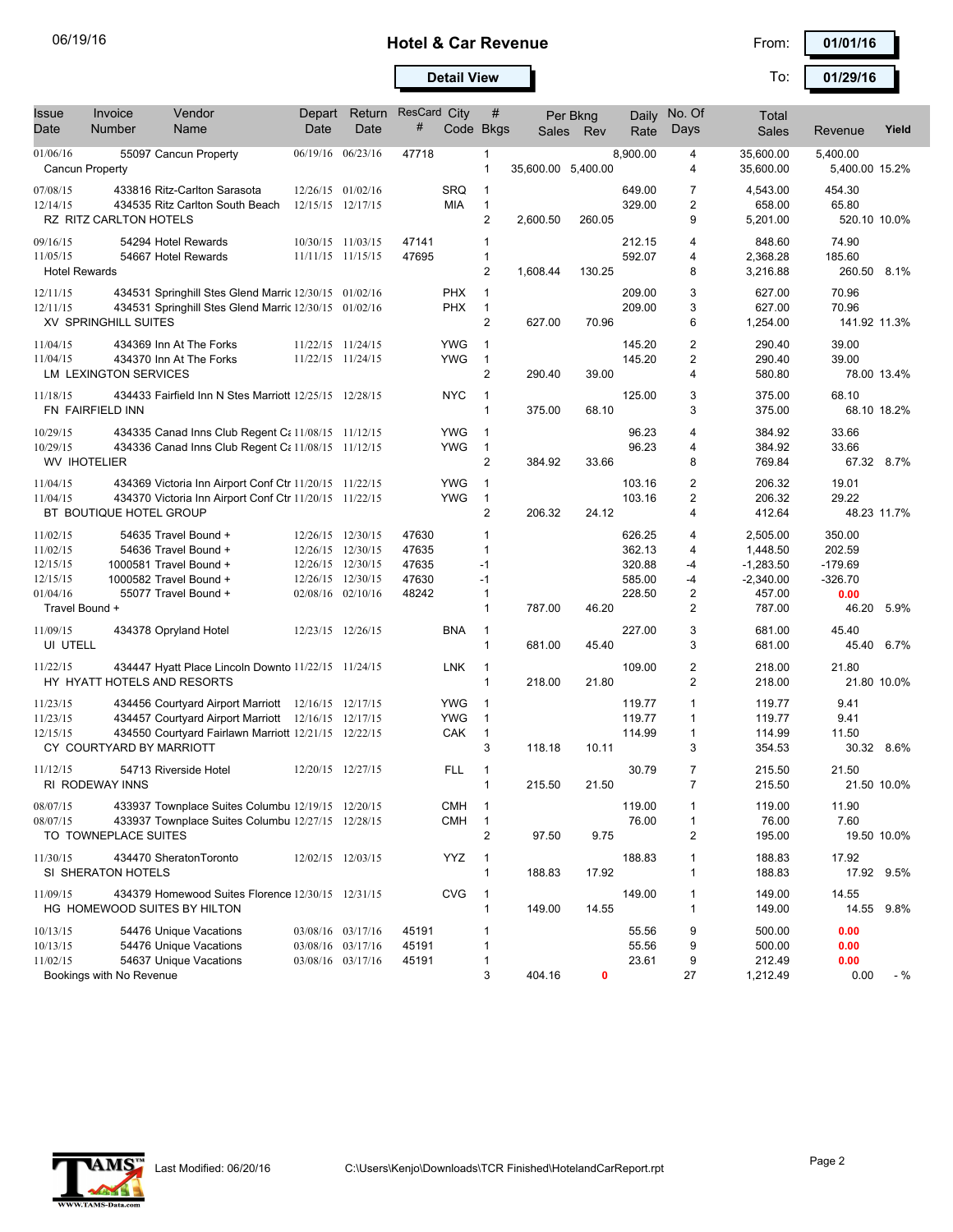## 06/19/16 **101/16 <b>Car Revenue Hotel & Car Revenue Car Revenue Prom: 101/01/16**

To:

**Detail View 120 129/16** To: 1 01/29/16

| Issue | Invoice                                                                                                                                      | Vendor                                       | Depart | <b>Return</b> | ResCard City |                       | #        | Per Bkna                       |        | Daily | No. Of      | Total        |                  |       |
|-------|----------------------------------------------------------------------------------------------------------------------------------------------|----------------------------------------------|--------|---------------|--------------|-----------------------|----------|--------------------------------|--------|-------|-------------|--------------|------------------|-------|
| Date  | <b>Number</b>                                                                                                                                | Name                                         | Date   | Date          | #            | Code Bkgs             |          | Sales                          | Rev    | Rate  | Days        | <b>Sales</b> | Revenue          | Yield |
|       | Totals for All Hotels                                                                                                                        |                                              |        |               | 28           |                       | 1.836.13 | 242.91                         |        | 94    |             | 51,411.51    | 6.801.36 13.2%   |       |
|       | <b>Less Bookings with no Revenue</b><br><b>Bookings with Revenue</b><br><b>Totals for All Hotels</b><br><b>Less Bookings with no Revenue</b> |                                              |        |               | 4            |                       |          |                                |        | 29    | 1.669.49    |              |                  |       |
|       |                                                                                                                                              |                                              |        |               | 24           | \$2.072.58<br>28<br>4 |          | \$283.39<br>1.836.13<br>242.91 |        | 65    | \$49,742.02 |              | \$6.801.36 13.7% |       |
|       |                                                                                                                                              |                                              |        |               |              |                       |          |                                |        |       | 94          | 51.411.51    | 6,801.36 13.2%   |       |
|       |                                                                                                                                              |                                              |        |               |              |                       |          |                                |        |       | 29          | \$1,669.49   |                  |       |
|       |                                                                                                                                              | <b>Bookings with Revenue</b>                 |        |               |              | 24                    |          | 2.072.58                       | 283.39 |       | 65          | 49.742.02    | 6,801.36 13,7%   |       |
|       | 4                                                                                                                                            | <b>Bookings had no Revenue (Commissions)</b> |        |               |              |                       |          |                                |        |       |             |              |                  |       |

**\$1,669.49 Worth of Sales has no associated Revenue**

 **29 Days included that have no Revenue (Commissions).**

**\$0.00 worth of Revenue has no associated Sales value.**